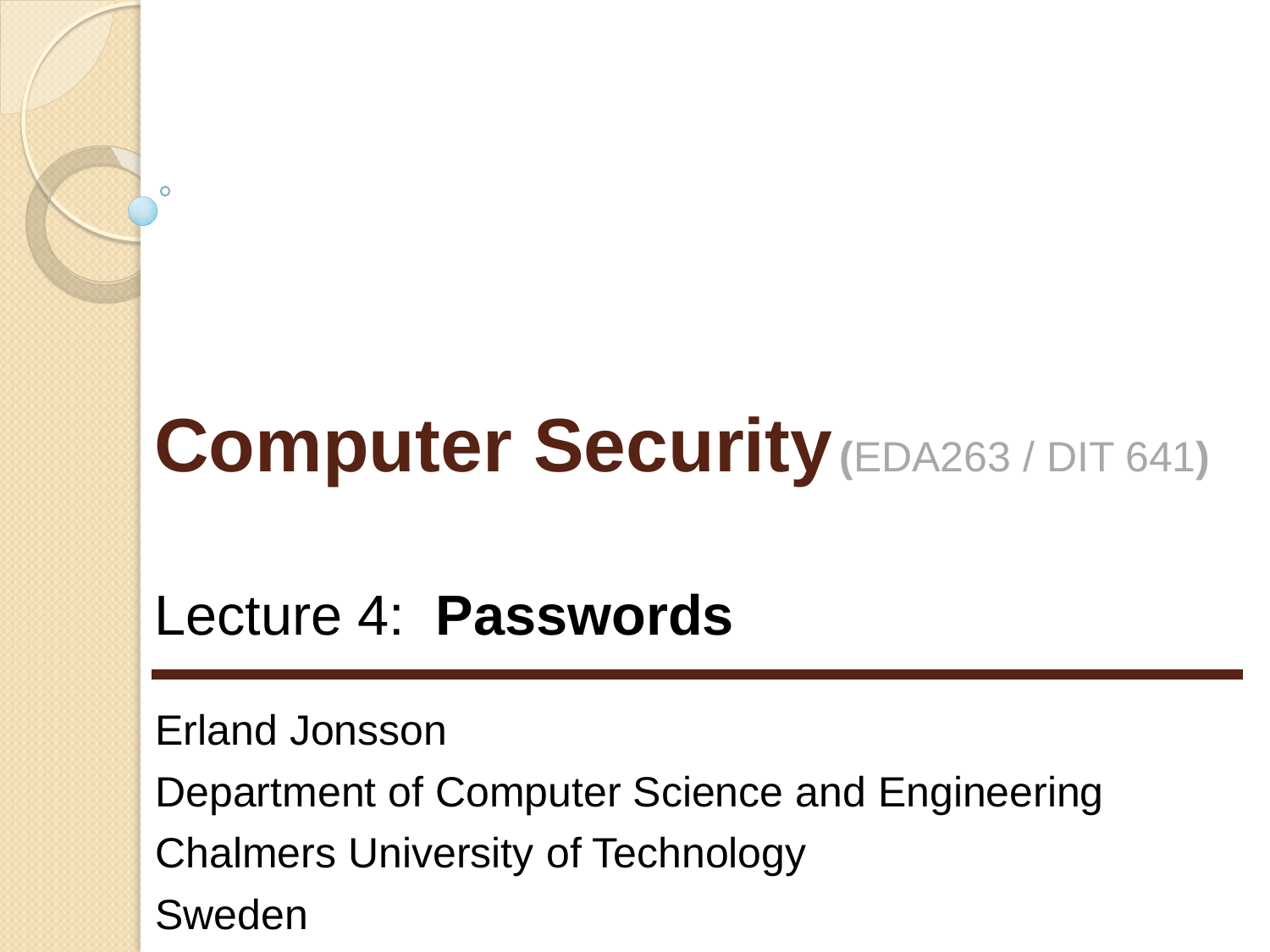## Bad passwords

- Names (own, wife, child, dog, colleague, car, mistress, etc)
- Numbers that can be related to you (telephone-, car-, birth) or "well-known" numbers, such as e, p, Planck's constant,....
- Based on any other info that can easily be related to you
- "Popwords" (wizard, gandalf, guatama,...)
- word in dictionary or encyclopedia (Swedish, English, Japanese,...)
- special patters (qwertyui,...)
- none of the above backwards!
- none of the above slightly modified! (i.e. +number, with one big letter, etc )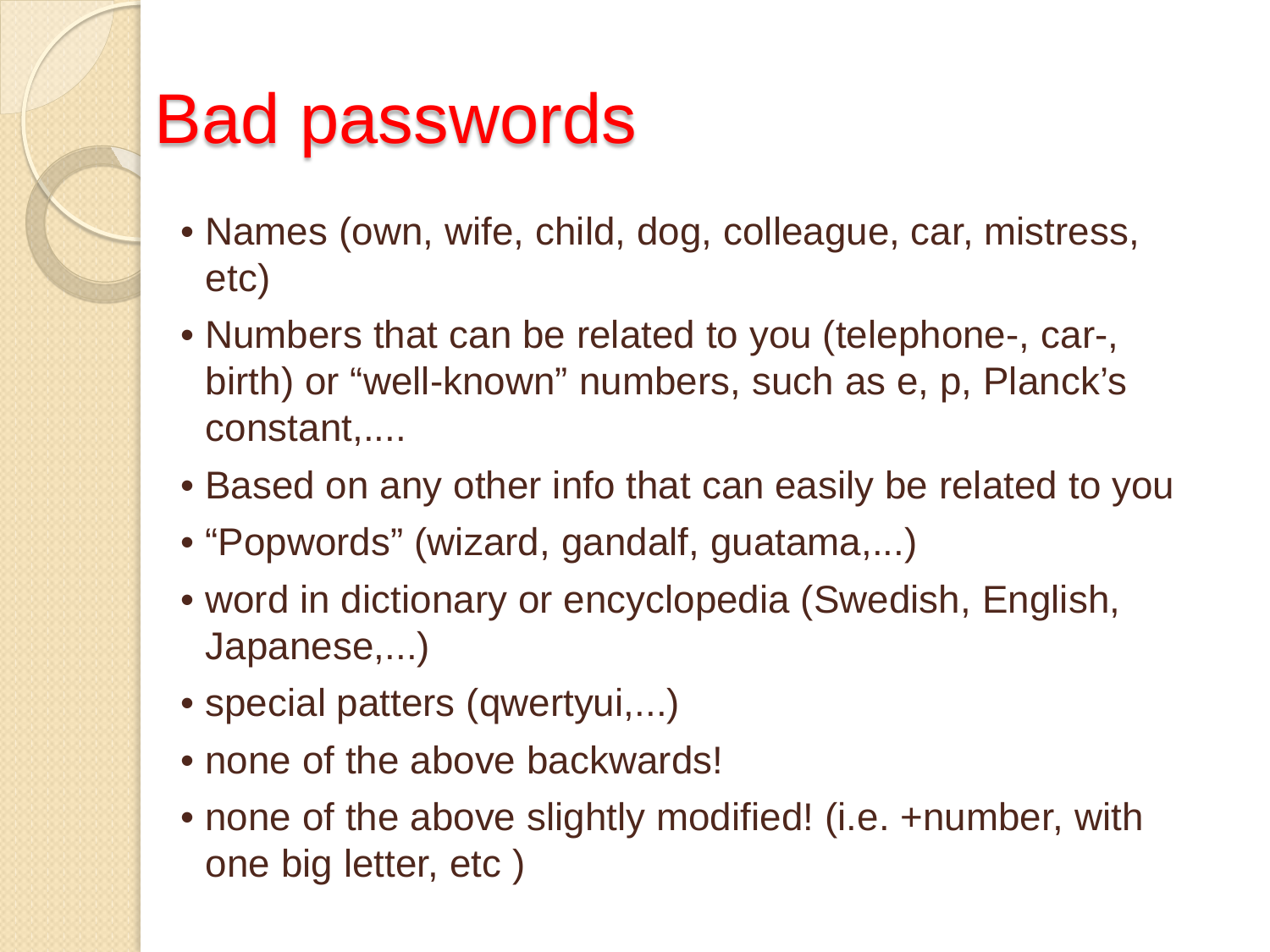## Good passwords (or at least better!):

- 1) with small and capital characters 2) with numbers and special characters 3) with at least 8 characters (for UNIX) 4) could be typed easily
- $\bullet$  1)-3)  $\Box$  to avoid exhaustive search
- $\cdot$  4)  $\Box$  to avoid shoulder surfing
- preferably: random, but: hard to memorize in that case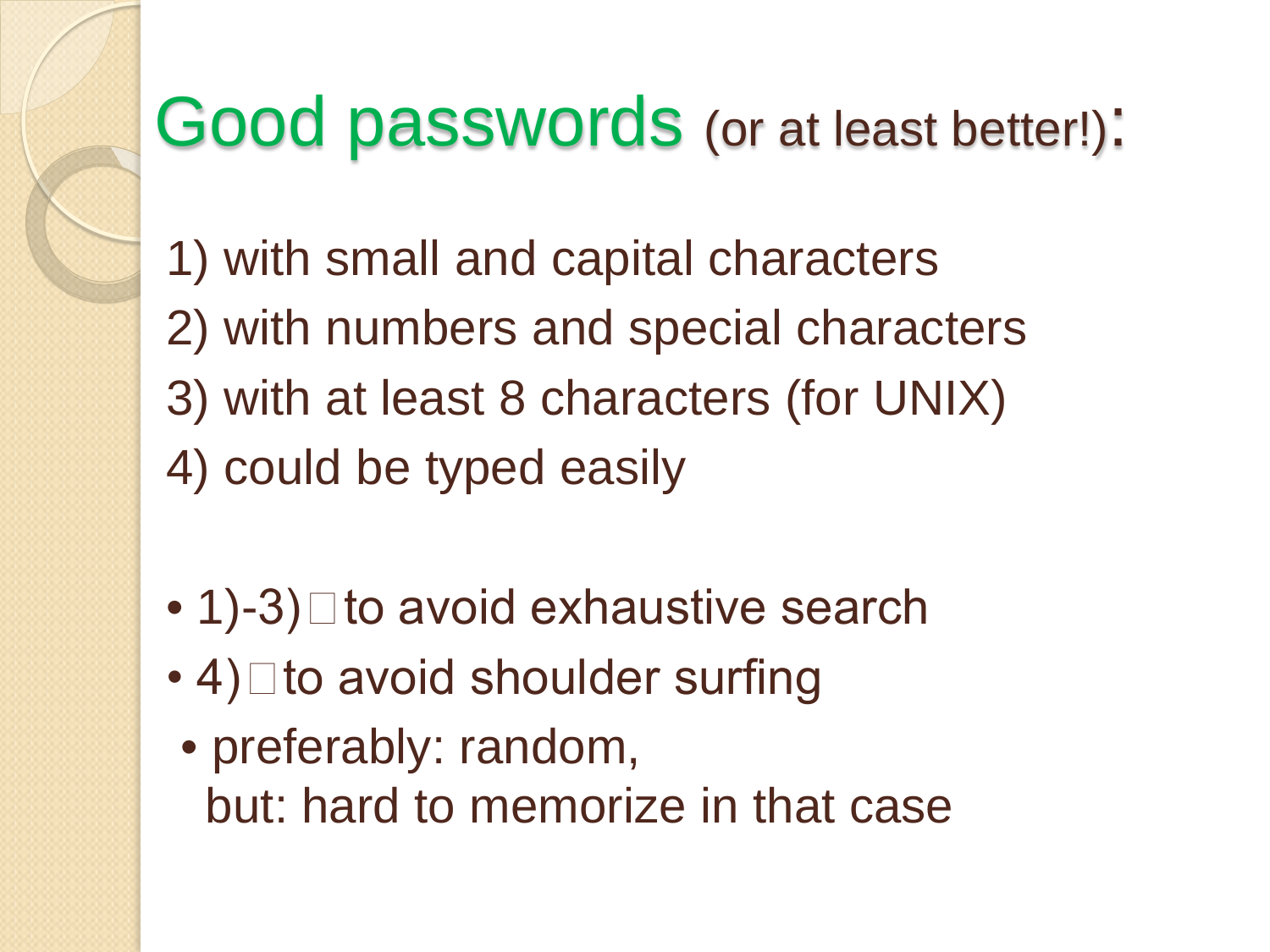# Password Rules

- never reveal your password to anyone!
- do not write it down (in any interpretable way)!
- change it regularly (or at least every now and then...)!
- could be typed fast!

#### **memorizing rules:**

- first characters of words in a sentence (Ex. "tiaWcics")
- combine two short words + extra character: (Ex. "end(pagE")
- the way to work/auntie Ann/... (Ex. GOPAJOle)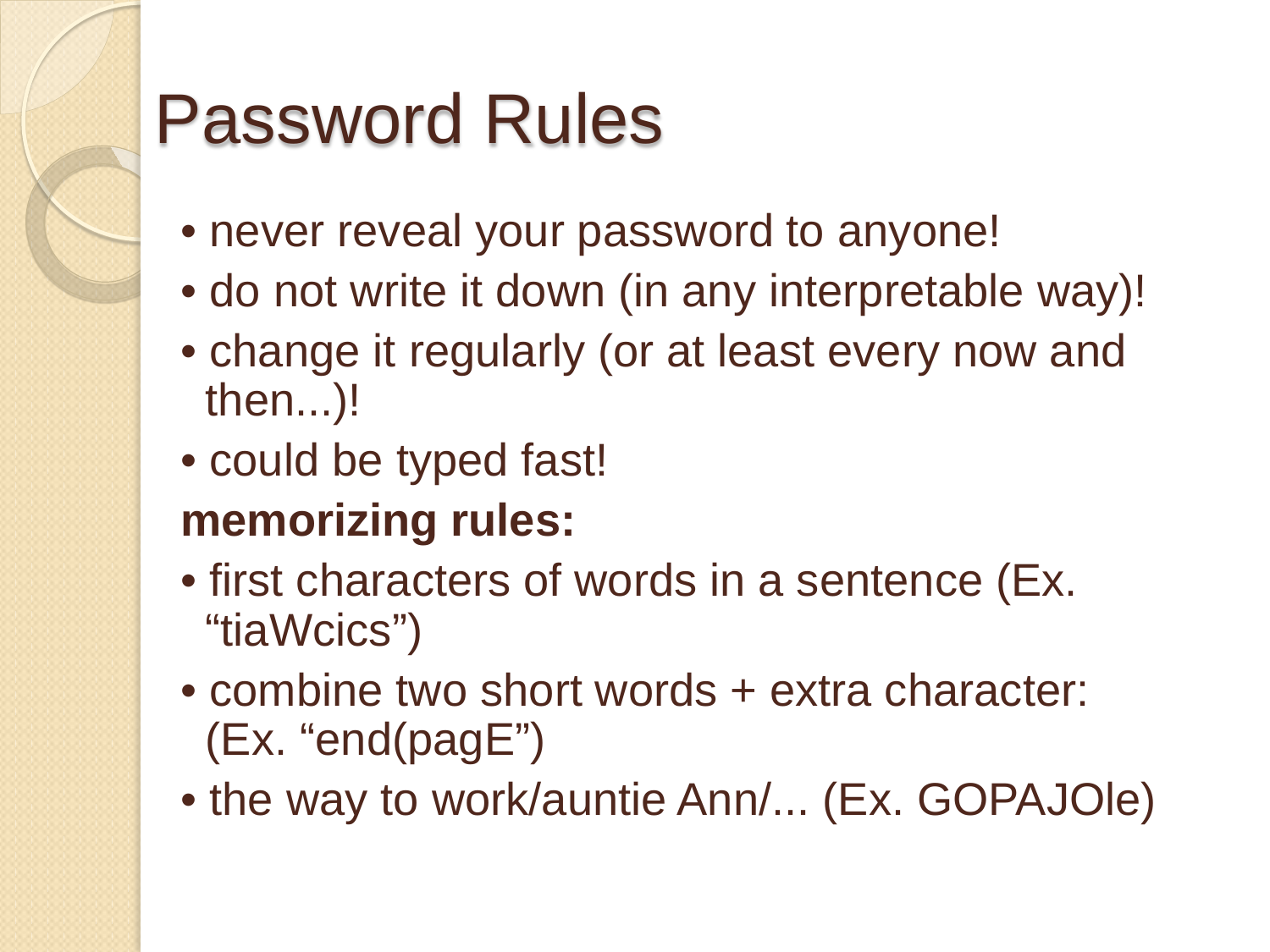# Password Attacks

There are three different ways to attack a password:

## **FIND / GUESS / CRACK**

- Find: find note, eavesdrop, keyboard snooping, shoulder surfing, asking for it(!)
- Guess: try "probable" cases, "Joe accounts"
- Crack: exhaustive search, dictionary attacks
- Example: the UNIX salt feature:
- prevents 2 users with the same passwords from knowing it
- makes exhaustive search for multiple password computationally more expensive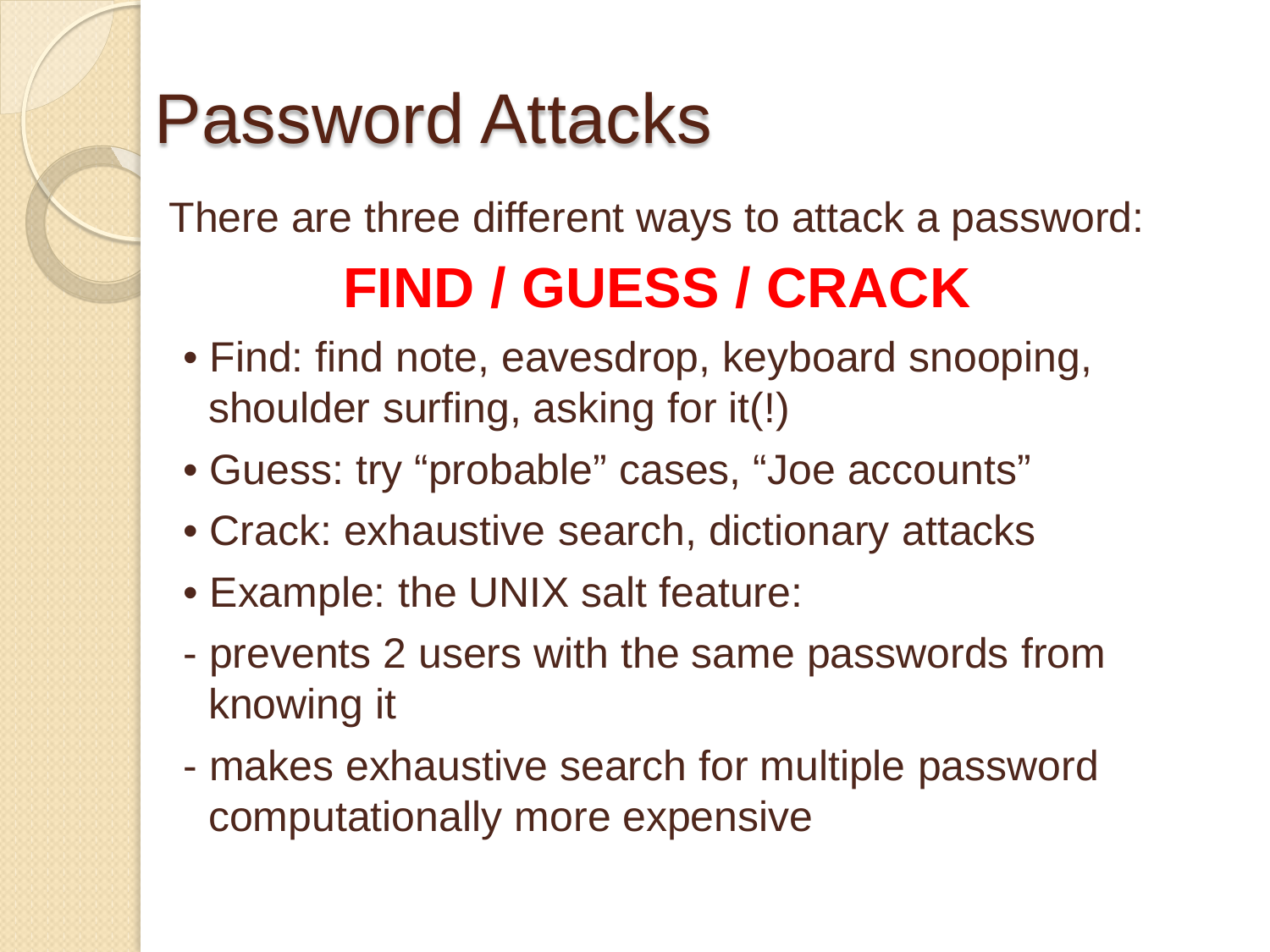# Introducing a new password



(a) Loading a new password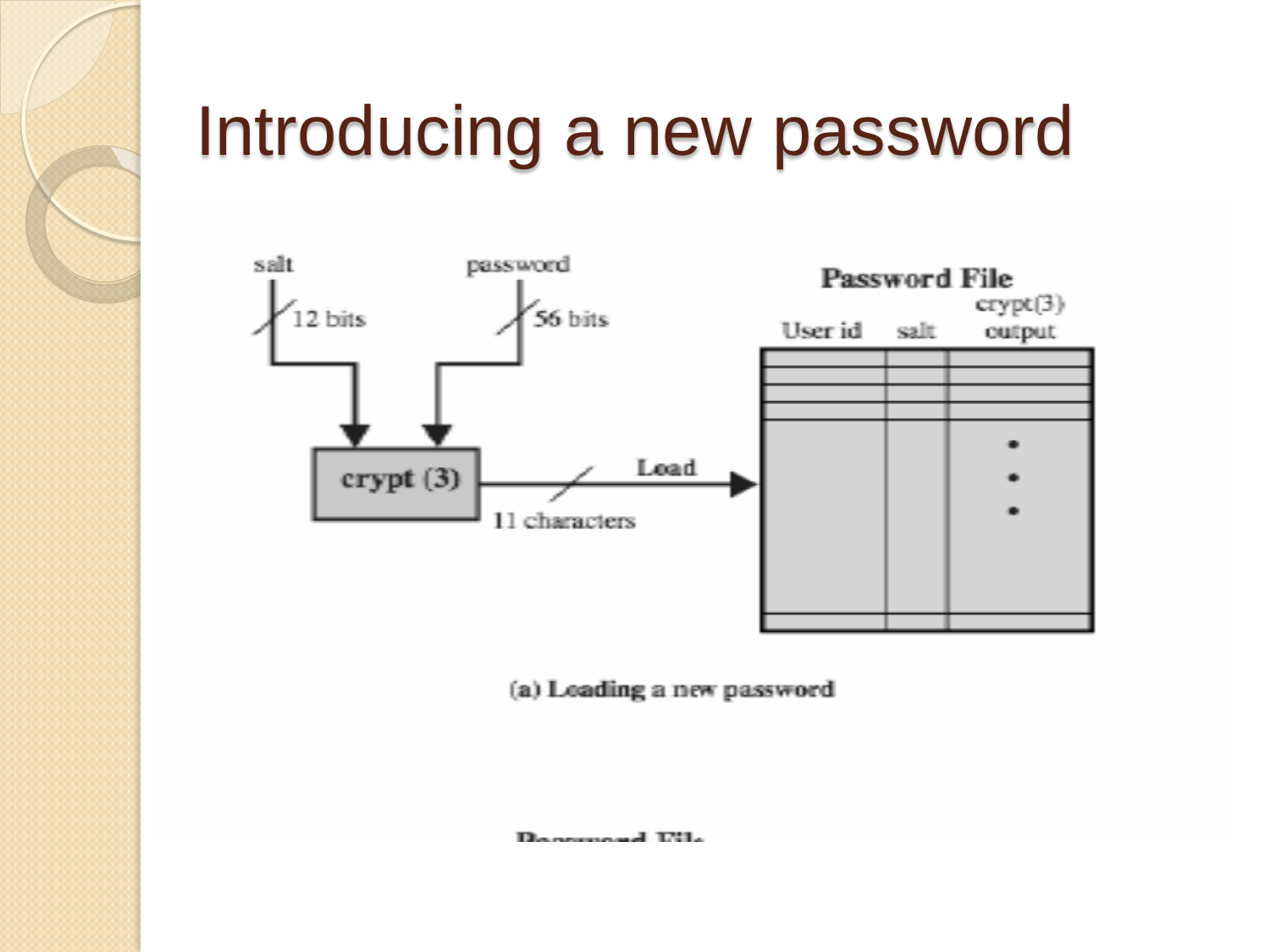# Verifying a password

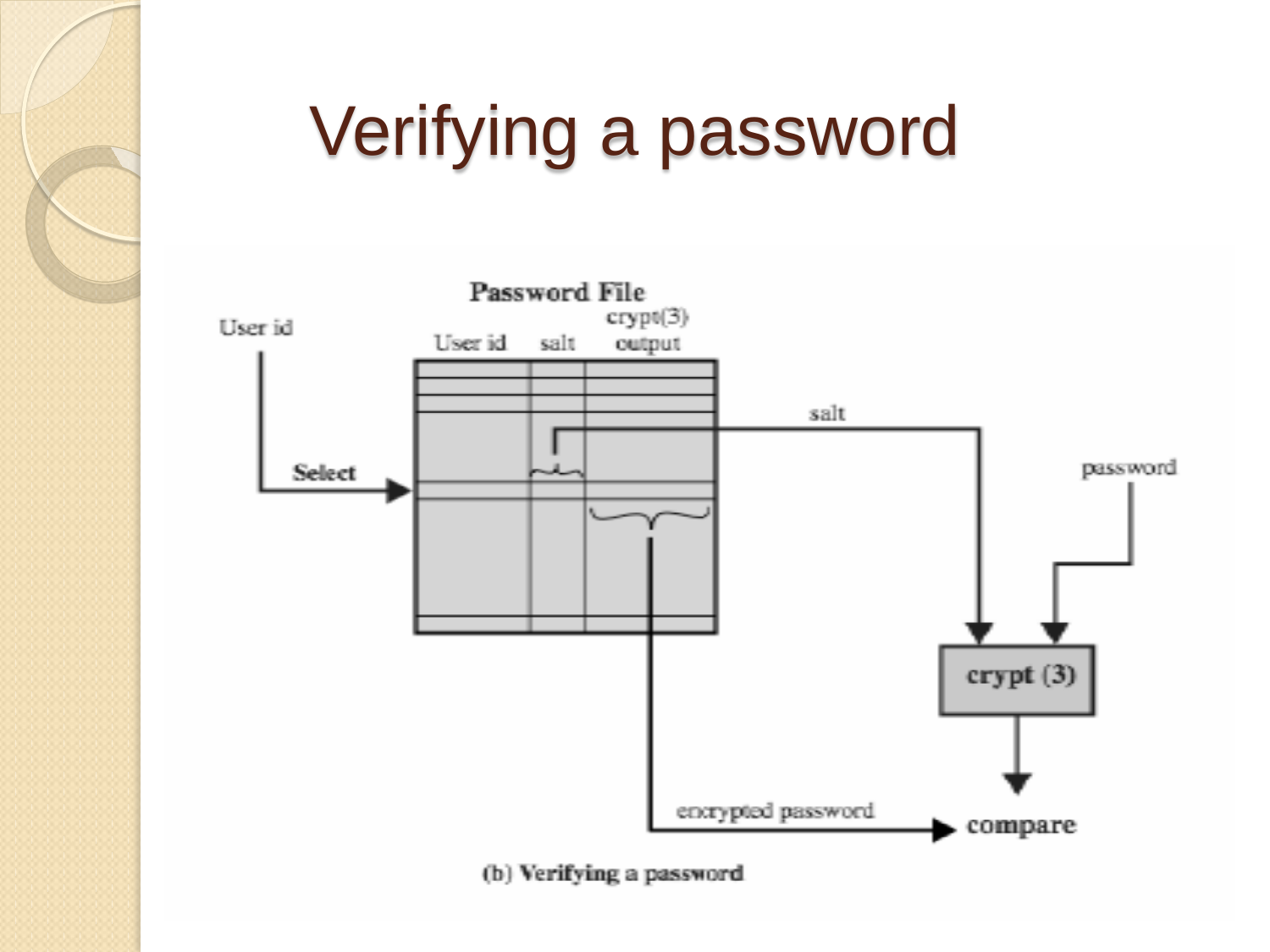# UNIX implementation

### original scheme

- 8 character password form 56-bit key
- 12-bit salt used to modify DES encryption into a one-way hash function
- 0 value repeatedly encrypted 25 times
- output translated to 11 character sequence
- now regarded as woefully insecure
	- e.g. supercomputer, 50 million tests, 80 min
- sometimes still used for compatibility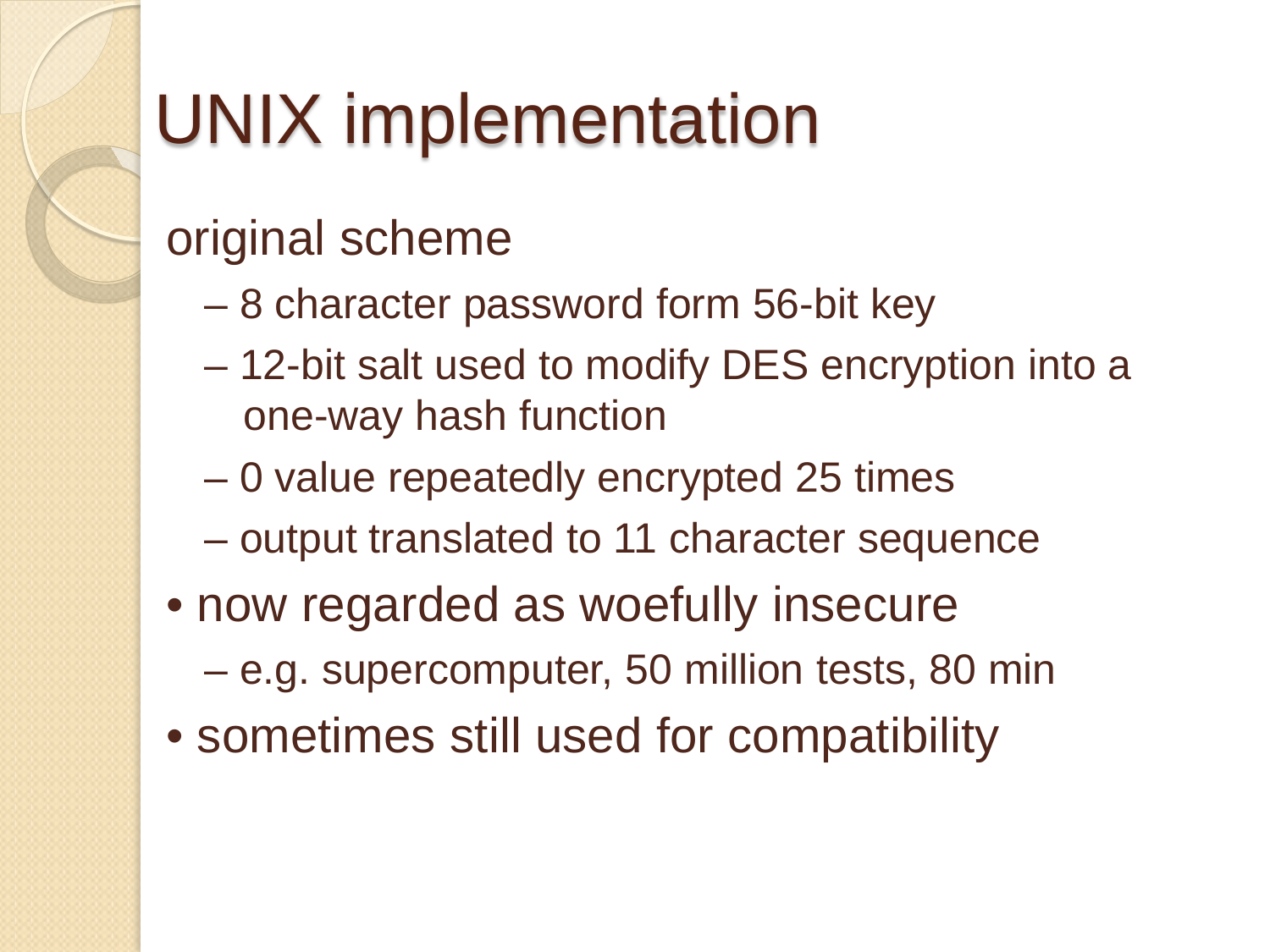# Improved implementation

- have other, stronger, hash/salt variants
- many systems now use MD5
	- with 48-bit salt
	- password length is unlimited
	- is hashed with 1000 times inner loop
	- produces 128-bit hash
- OpenBSD uses Blowfish block cipher based hash algorithm called Bcrypt
	- uses 128-bit salt to create 192-bit hash value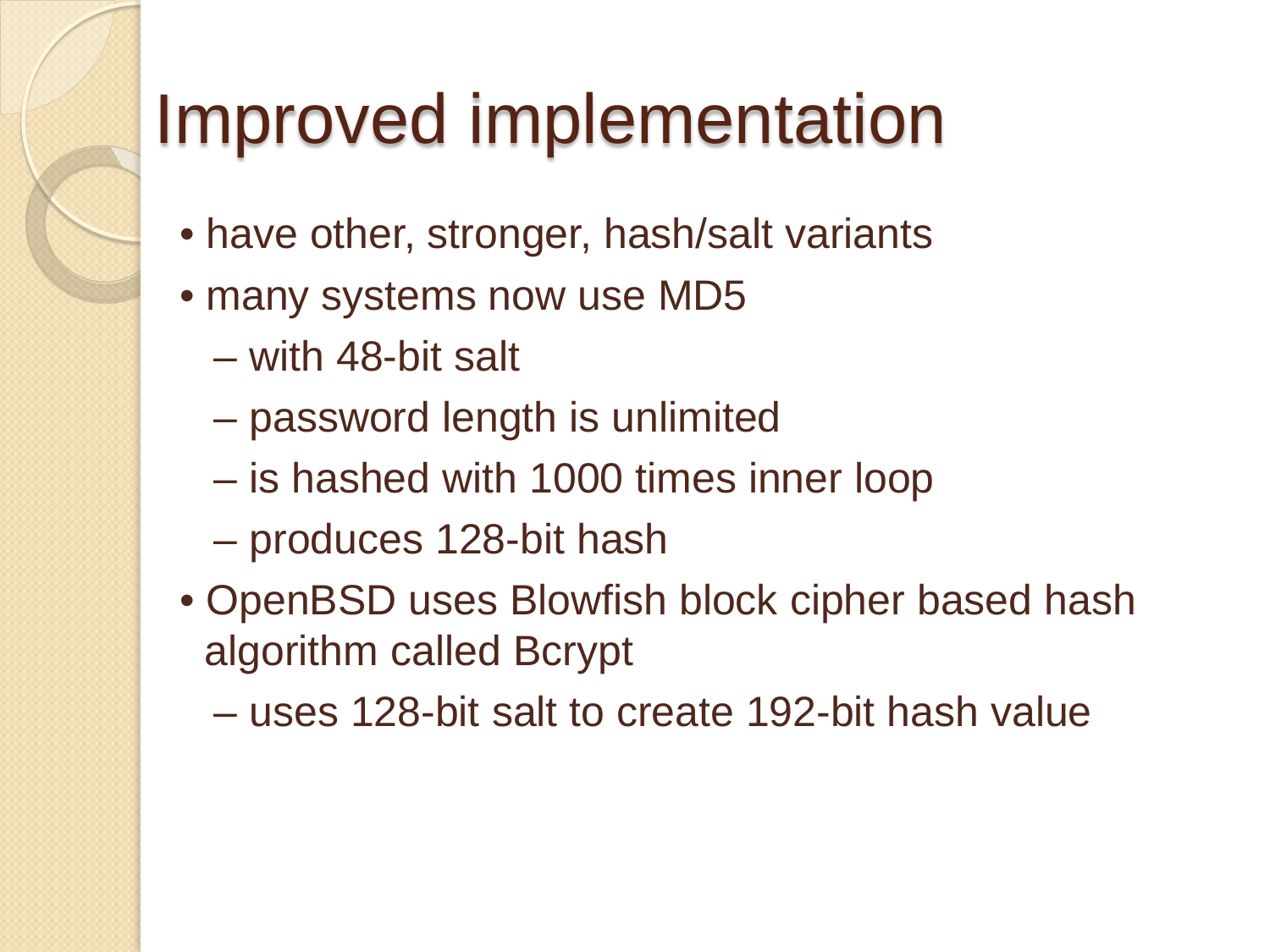# One-time passwords

#### **A one-time password is a password that is valid only once**

- Thus, it is resistant to eavesdropping and wire-tapping.
- One-time passwords can be implemented using special password generators (time-dependent passwords, dynamic password generation) or simply as a list of passwords.
- A special type of one-time passwords are those generated by a challenge-response system.
- In this case the system generates a challenge (seed, nonce), which is different each time and the user calculates a response (=the password) using the challenge. Thus, the password will change every time and can not be re-used.
- In this case, the secret is the *function* that translates the challenge to the response (or: see book Fig 3.11)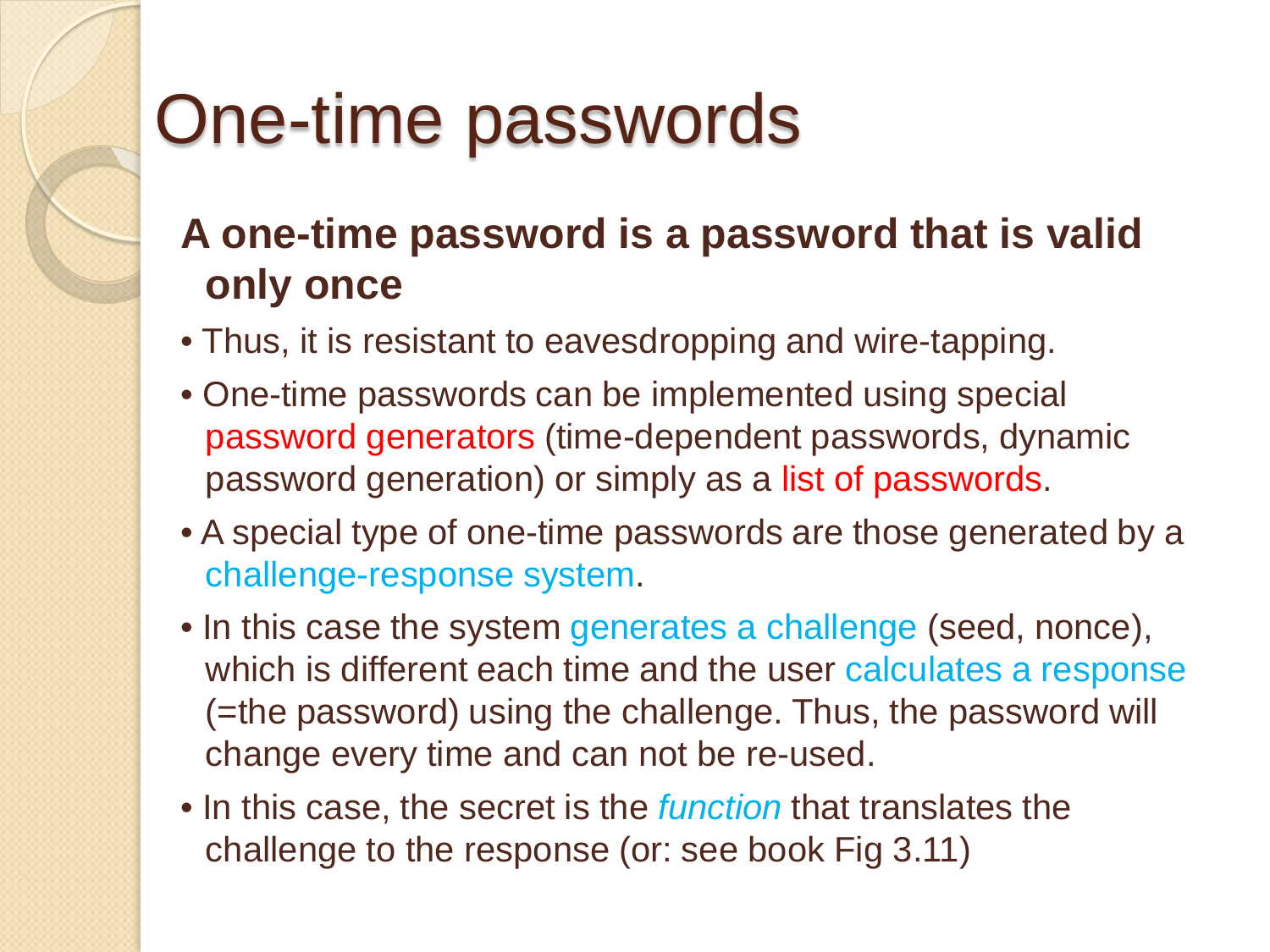## Password guessing/cracking (Bruce Schneier)

#### **Password Recovery Toolkit** (PRTK) from Access Data

Password security depends on:

1) if you can slow down the password testing (in the SW)

2) the order of guessing by the program

- Guesses 350,000 passwords/s (Microsoft OpSys)
- A typical password consists of a root + appendage
- Appendage is a suffix (90%) or prefix (10%)
- PRTK guessing procedure:
	- 1) dictionary of 1,000 pws (e.g. letmein, 123456, etc)
	- 2) adds 100 common suffixes (e.g  $1, 4u, 69,$  etc)
- = > 24 % of all passwords!